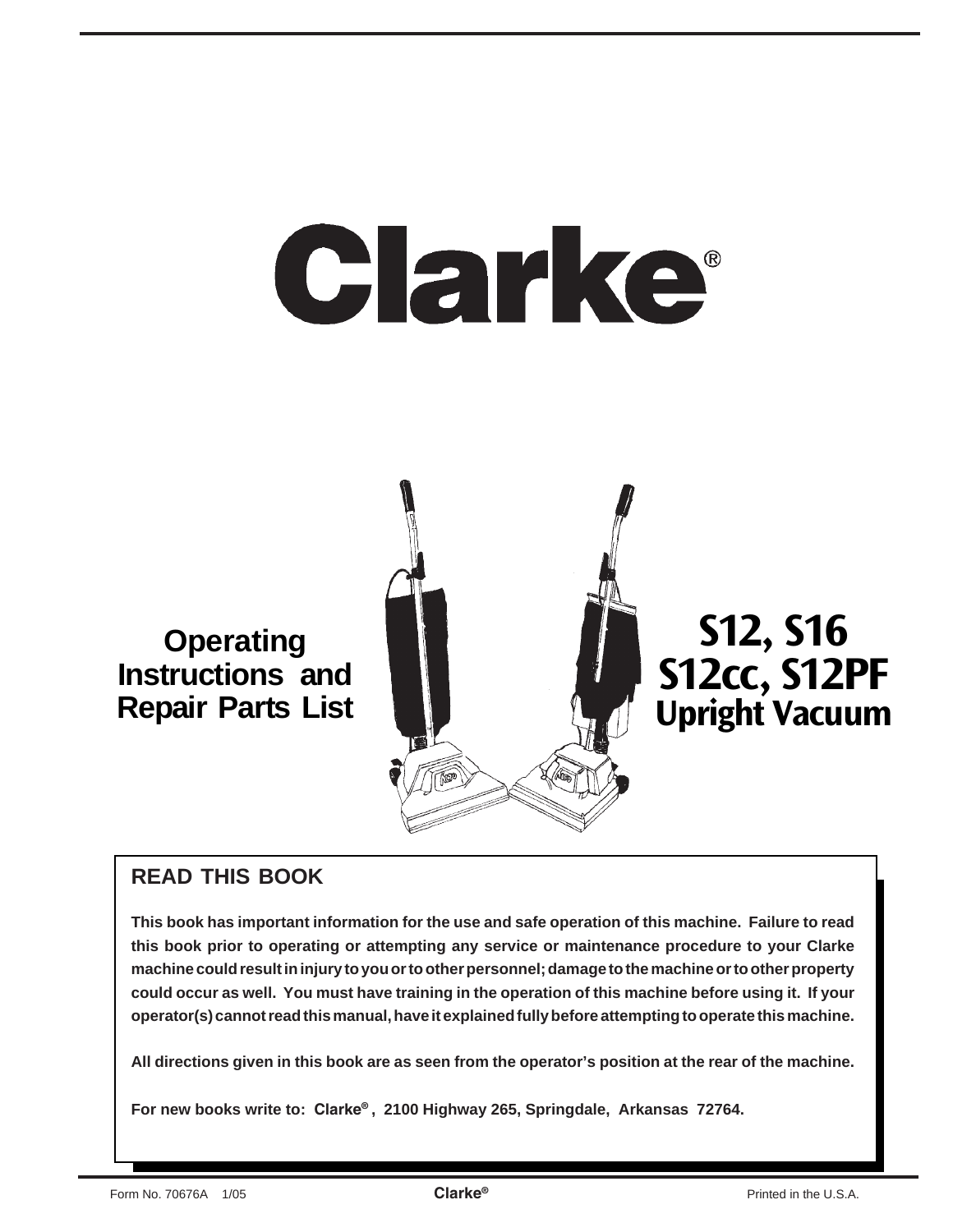### **Table of Contents**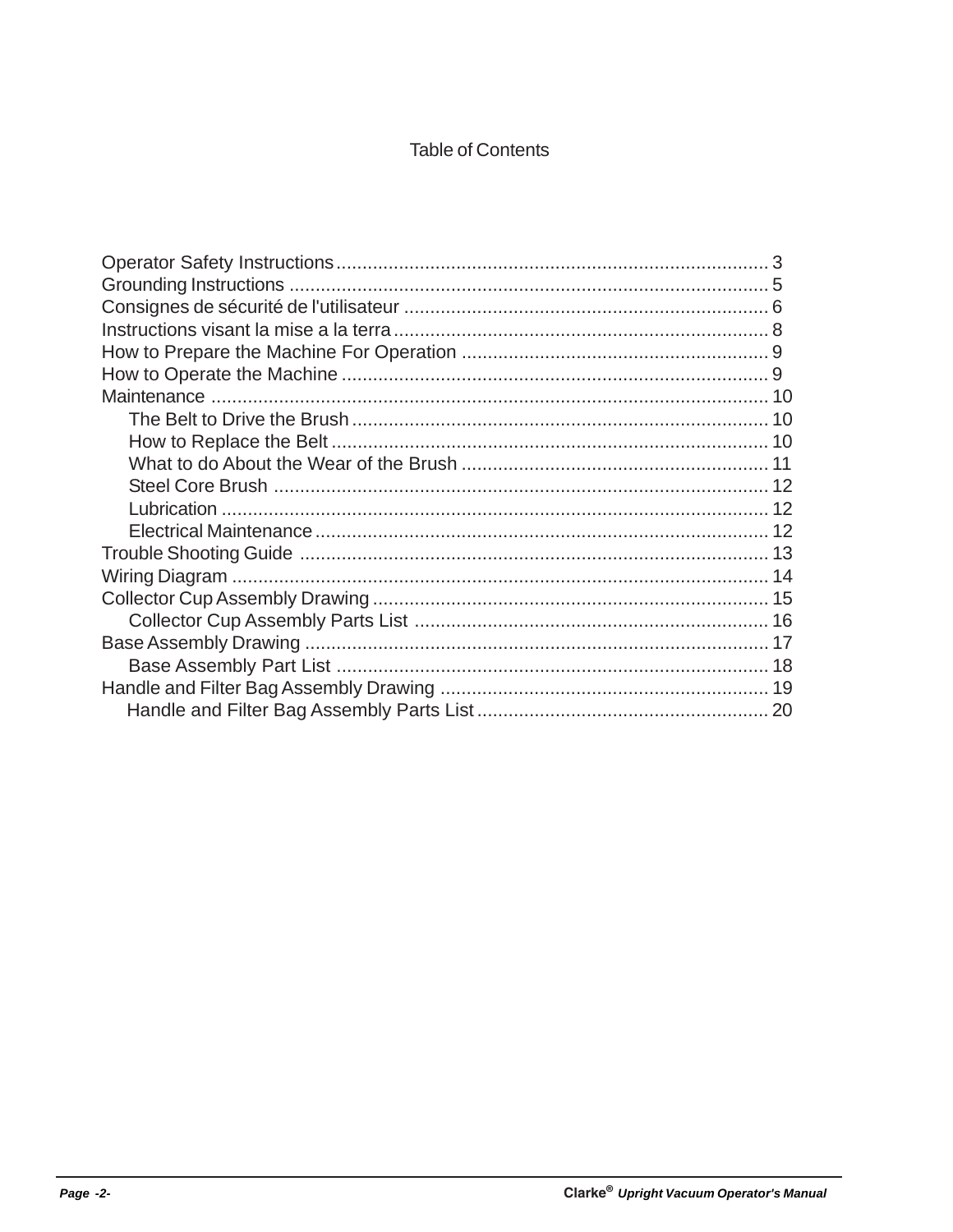## **OPERATOR SAFETY INSTRUCTIONS**

#### **WARNING AVERTISSEMENT ADVERTENCIA**

For the safe operation of this machine, read and understand all dangers, warnings and cautions. Look for these symbols:

| <b>DANGER:</b>  | If you do not follow the instructions in a DANGER, severe bodily injury or death can occur to<br>the operator and/or other personnel. |
|-----------------|---------------------------------------------------------------------------------------------------------------------------------------|
| <b>WARNING:</b> | If you do not follow the instructions in a <b>WARNING</b> , injury can occur to you or to other<br>personnel.                         |
| <b>CAUTION:</b> | If you do not follow the instructions in a <b>CAUTION</b> , damage can occur to the machine.                                          |

## **WARNING:** To reduce the risk of fire, electric shock, or injury:

- 1. You must have training in the operation of this machine before using it. READ THE INSTRUCTION BOOK.
- 2. Do not use outdoors or on wet surfaces.
- 3. Do not leave vacuum cleaner unattended when plugged in. Turn off the switch and unplug the electrical cord when not in use and before servicing.
- 4. Do not allow to be used as a toy. Close attention is necessary when used by or near children.
- 5. Use only as described in this manual. Use only manufacturer's recommended attachments.
- 6. Do not use with damaged cord or plug. If vacuum cleaner is not working as it should, has been dropped, damaged, left outdoors, or dropped into water, return it to a service center.
- 7. Do not pull or carry by cord, use cord as a handle, close a door on cord, or pull a cord around sharp edges or corners. Do not run vacuum cleaner over cord. Keep cord away from heated surfaces.
- 8. Connect to a properly grounded outlet only (refer to Grounding Instructions).
- 9. Do not use extension cords or outlets with inadequate current carrying capacity.
- 10. Turn off all controls before unplugging.
- 11. Do not unplug by pulling on cord. To unplug, grasp the plug, not the cord.
- 12. Do not handle plug or vacuum cleaner with wet hands.
- 13. Do not put any objects into openings. Do not use with any opening blocked, keep free of dust, lint, hair, and anything that may reduce airflow.
- 14. This vacuum cleaner creates suction and contains a revolving brush. Keep hair, loose clothing, fingers and all parts of body away from openings and moving parts.
- 15. Do not pick up anything that is burning or smoking, such as cigarettes, matches or hot ashes.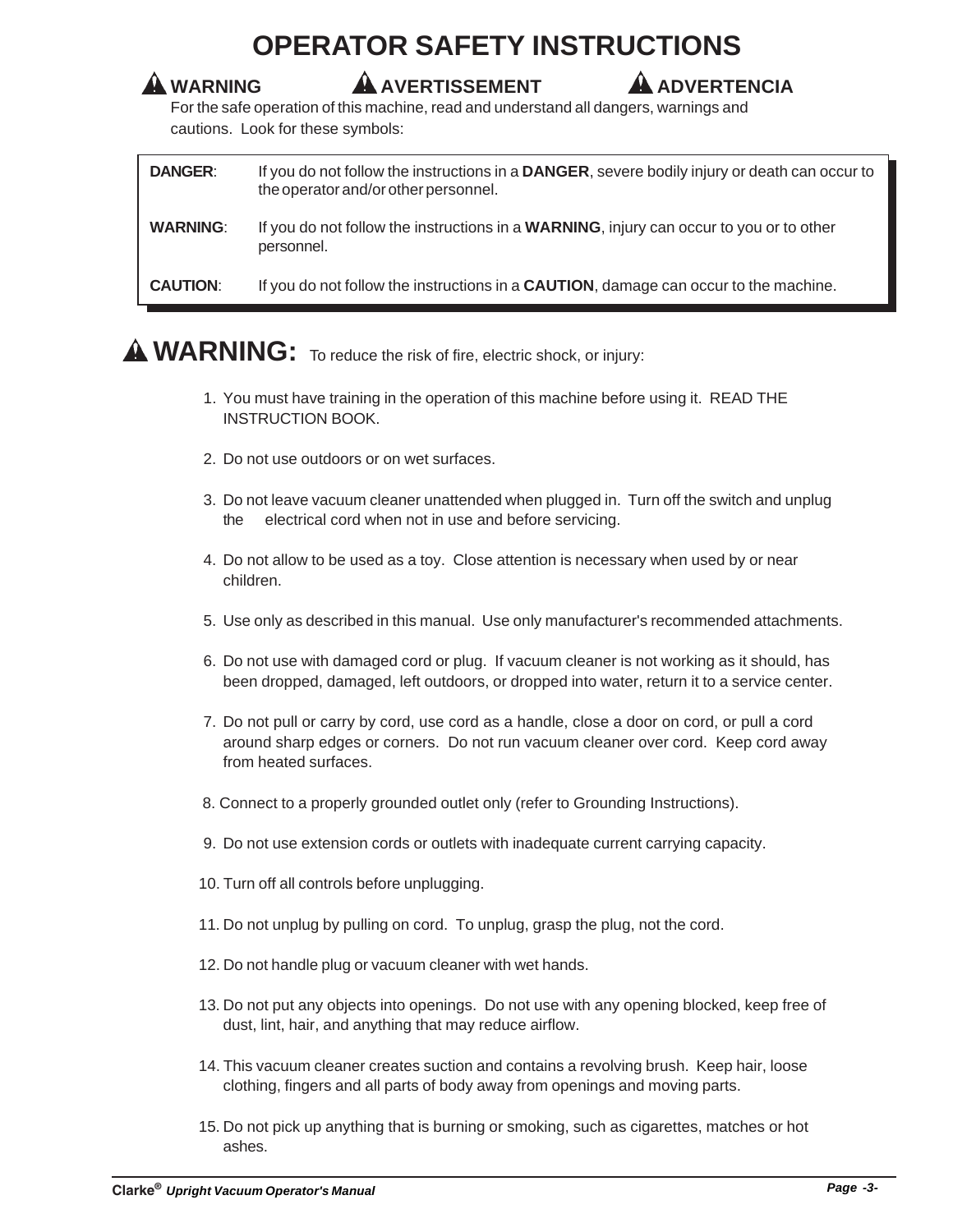## **WARNING:** To reduce the risk of fire, electric shock, or injury:

- 16. Belt pulleys can become hot during normal use. To prevent burns, avoid touching the belt pulley when servicing the drive belt.
- 17. Do not use to pick up flammable or combustible liquids such as gasoline, or use in areas where they may be present.

## **SAVE THESE INSTRUCTIONS**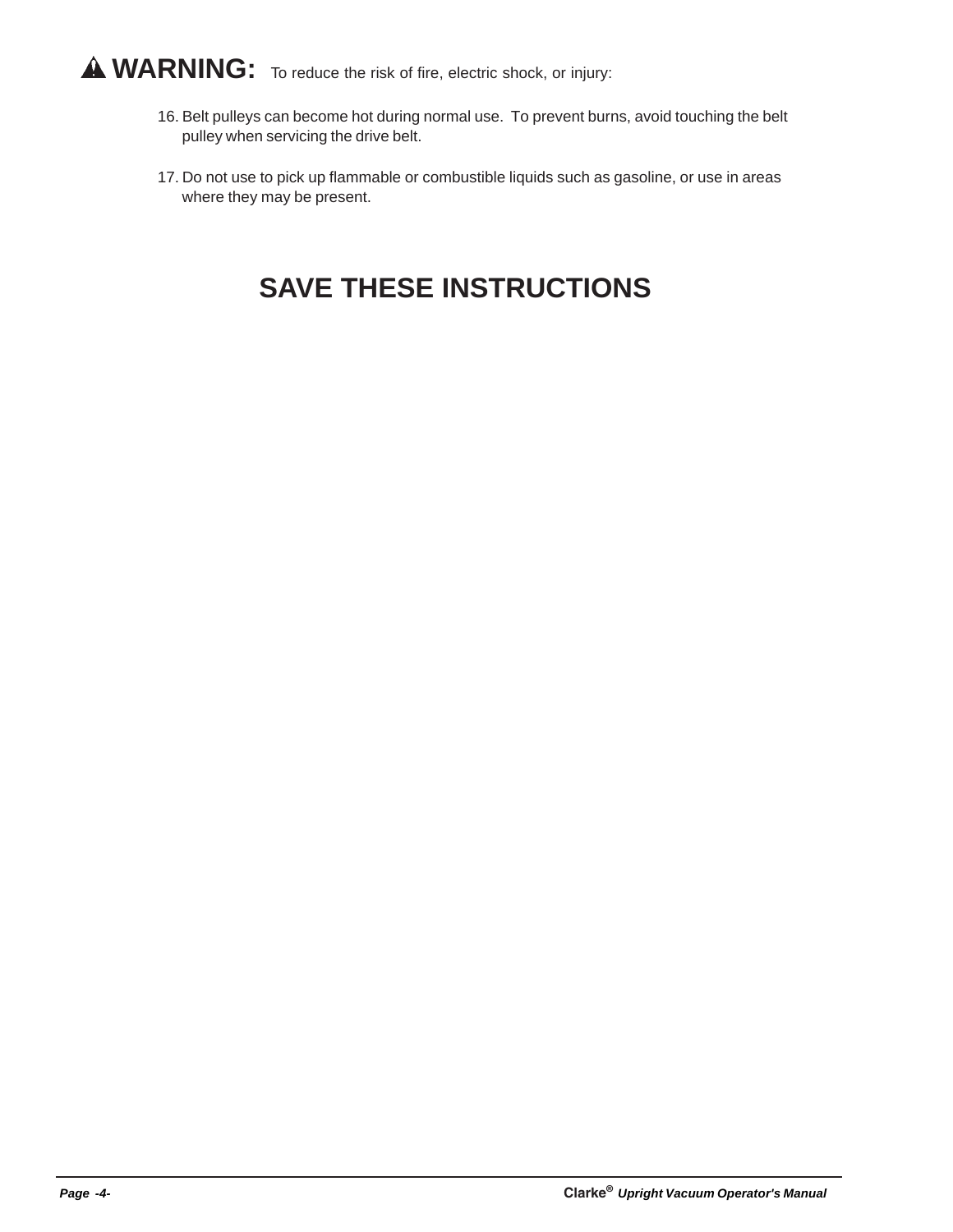#### **GROUNDING INSTRUCTIONS**

#### *Preparation:*

#### *The following are instructions for connection to the power supply and the electrical ground.*

This machine must be connected to the electrical ground to protect the operator from electrical shock. The machine has an approved power cord with three conductors and a plug with three terminals. Connect the plug to a receptacle that has three holes and is connected to the electrical ground. The green (or green and yellow) conductor in the cord is the ground wire. Never connect this wire to any terminal other than the ground pin terminal.

**DANGER: Improper connection of the equipment-grounding conductor can result in risk of electric shock. Check with a qualified electrician or service person if you are in doubt as to whether the outlet is properly grounded. Do not modify the plug provided with the appliance. If it will not fit the outlet, have a proper outlet installed by a qualified electrician.**

This machine is for use on a 110 to 120 Volt AC 60 cycle electric circuit. Make sure you have the correct frequency and voltage before connecting the power cord to an outlet. The machine has a plug as shown in figure A. If a receptacle connected to the electrical ground as shown in figure A is not available, use an adapter as shown in figure C. This adapter must be connected as shown in figure B to an electrical ground in the electrical outlet. Make sure you use the plate screw and the tab to fasten the adapter.

**WARNING: Always use this machine with an AC three-conductor electrical system connected to the electrical ground. Replace any worn, cut or damaged cords. Replace any damaged plugs, receptacles or connector bodies.**

**WARNING: Do not cut, remove, or break the ground terminal. Do not try to fit a three-terminal plug into a receptacle or connector body that does not fit the plug, see your Authorized Clarke Dealer to get an authorized person to make the connection.**

**WARNING: Do not move the machine over an electrical cord. Always lift the cord over the machine.**

#### **EXTENSION CORDS:**

Use only an approved extension cord with three conductors, a plug with three terminals and a connector body with three holes. This machine has a power cord with wire size 18 AWG (AWG means American Wire Gauge).

> **WARNING: If you use an extension cord, use an extension cord with minimum wire size 16 AWG. Do not use an extension cord longer than 50 feet. Do not join two extension cords.**



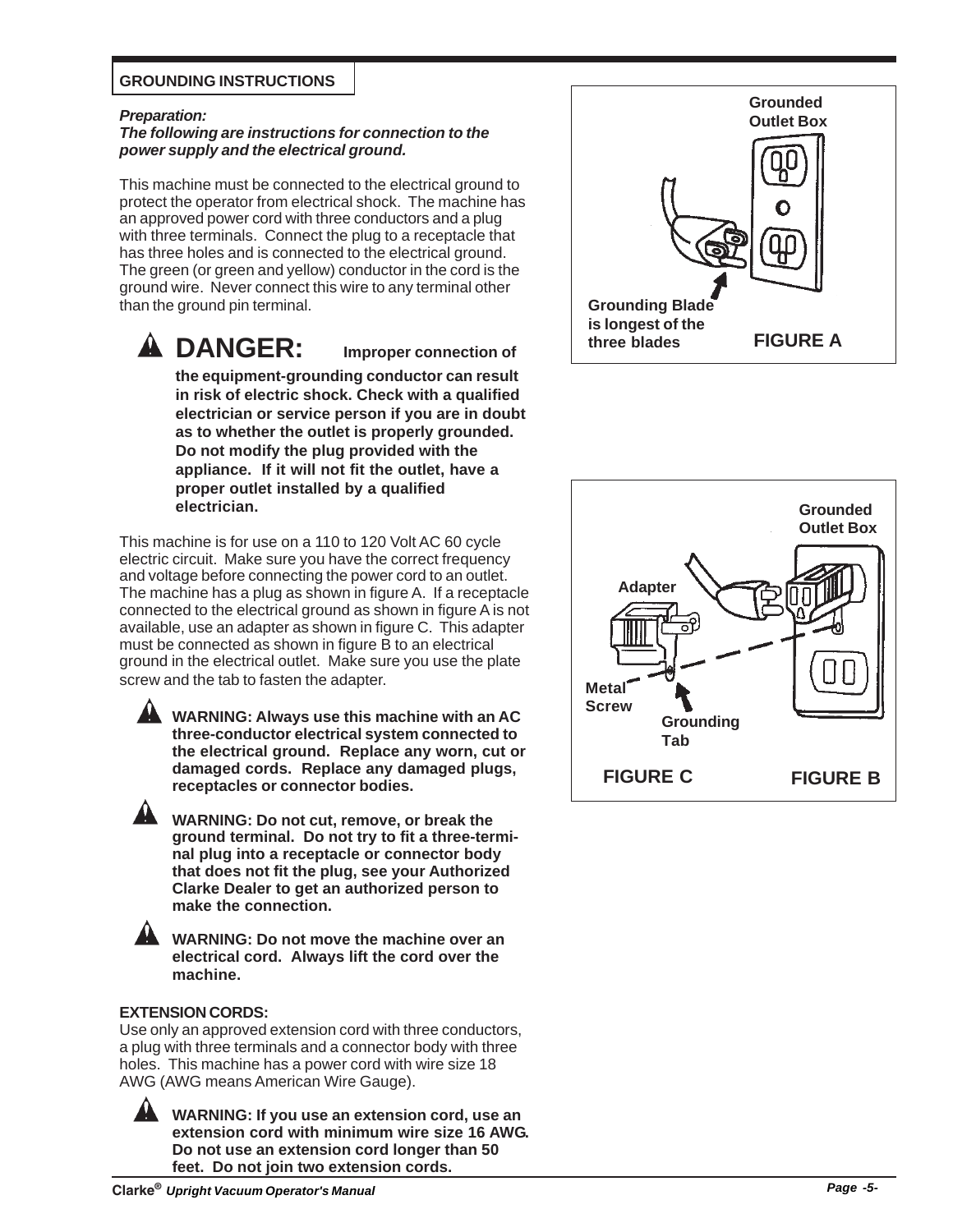## **CONSIGNES DE SÉCURITÈ DE L'UTILISATEUR AVERTISSEMENT**

Pour utiliser cet appareil en toute sécurité, il faut lire et coprendre tous les consignes de danger, d'avertissement et d'attention. Soyez attentif aux symboles que voici.

| <b>DANGER:</b> | Ne pas respecter les consignes d'un avis de DANGER, peut occasionner la mort ou des<br>lesions corporelles graves pour l'utilisateur et/ou d'autres pesonnes. |
|----------------|---------------------------------------------------------------------------------------------------------------------------------------------------------------|
|                | A AVERTISSEMENT: Ne pas respecter les consignes d'un AVERTISSEMENT peut occasionner des lesions<br>corporelles pour l'utilisateur et/ou d'autres personnes.   |
| A ATTENTION:   | Ne pas respecter les consignes d'un avis d'ATTENTION peut occasionner des dommage<br>à l'appareil.                                                            |

## **AVERTISSEMENT:** Pour réduire le risque de feu, de choc électrique, ou de blessure:

- 1. Vous devez recevoir une formation appropriée avant de vous servir de cet appareil. LISEZ LE MANUEL DE CONSIGNES DU FABRICANT.
- 2. Ne pas utiliser à l'extérieur ou sur des surfaces mouillées.
- 3. Ne laissez pas l'aspirateur seul quand il est branché. Fermez le commutateur et débranchez l'appareil lorsque vous ne l'utilisez pas ou avant le nettoyage ou l'entretien.
- 4. Ne permettez pas que l'aspirateur soit utilisé comme un jouet. Une attention particulière est nécessarie lorsqu'il est utilisé par ou près d'un enfant.
- 5. Suivez strictement les recommandations d'utilisation de ce manuel. Utilisez uniquement les accessoires recommandés par le fabriquant.
- 6. N'utilisez jamais l'aspirateur si le cordon ou la fiche sont endommagés. Si l'aspirateur ne foncitionne pas comme il le devrait, s'il a été échappé, s'il est endommagé, s'il a été laissé à l'extérieur ou échappé dans l'eau, retournez-le à un centre de service avant de l'utiliser.
- 7. Ne tirez pas l'aspirateur ou le transportez par le cordon. N'utilisez pas le cordon en guise de poignée. Ne fermez pas uen porte sur le cordon ou tirez le cordon sur des bordures ou des coins pointus. Ne passez pas l'aspirateur sur le cordon. Tenez le cordon à distance des surfaces chauffantes.
- 8. Branchez toujours l'aspirateur dans une prise à trois (mise à terre).
- 9. N'utilisez pas des rallonges ou des prises qui n'ont pas une capacité suffisante pour transporter le courant.
- 10. Mettez sur arrêt tous les boutons de commande avant de débrancher.
- 11. Ne débranchez pas l'aspirateur en tirant sur le cordon. Pour débrancher, tenez la fiche et non pas le cordon.
- 12. Ne manipulez pas la fiche ou l'aspirateur avec les mains mouillées.
- 14. N'insérez rien dans les ouvertures. N'utilisez pas l'aspirateur si des ouvertures sont bloquées. Assurez-vous qu'elles soient dégagées de poussière, de mousse, de cheveux ou de tout autre chose qui pourrait réduire le passage de l'air.
- 15. Cet aspirateur crée de la succion et contient une rouleau-brosse tournant. Tenez les parties mobiles et les ouvertures loin des cheveux, du linge, des doigts et de toute partie du corps.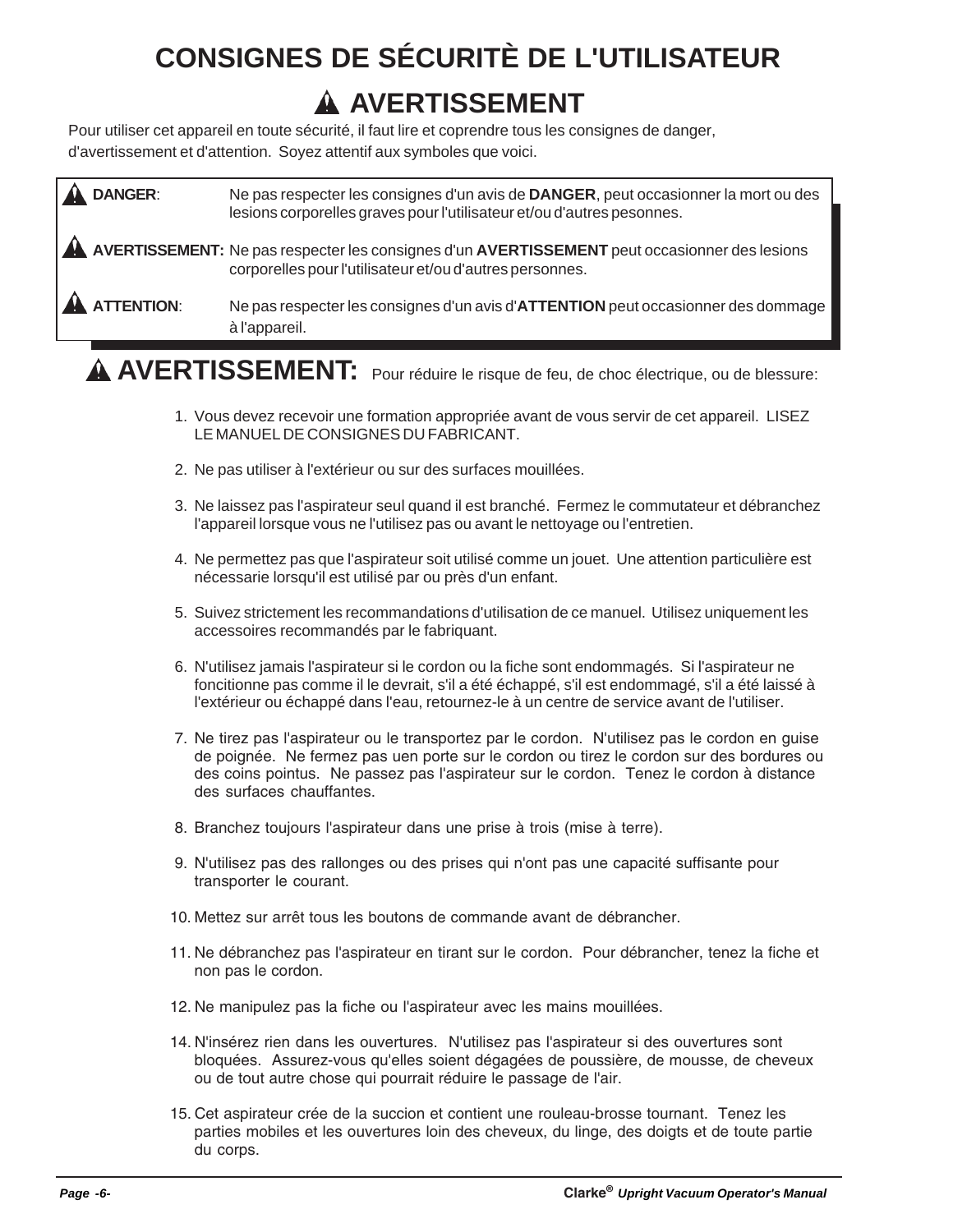## **AVERTISSEMENT:** Pour réduire le risque de feu, de choc électrique, ou de blessure:

- 16. Ne remassez pas de objets qui brûient ou fument comme les cigarettes, les allumettes ou les cendres chaudes.
- 17. Les poulies de la courroie peuvent devenir chaudes pendant l'utilisation normale. Pour prévenir des brûlures, évitez de toucher la poulie lors de l'entretien de la courroie.

## **CONSERVEZ CES INSTRUCTIONS**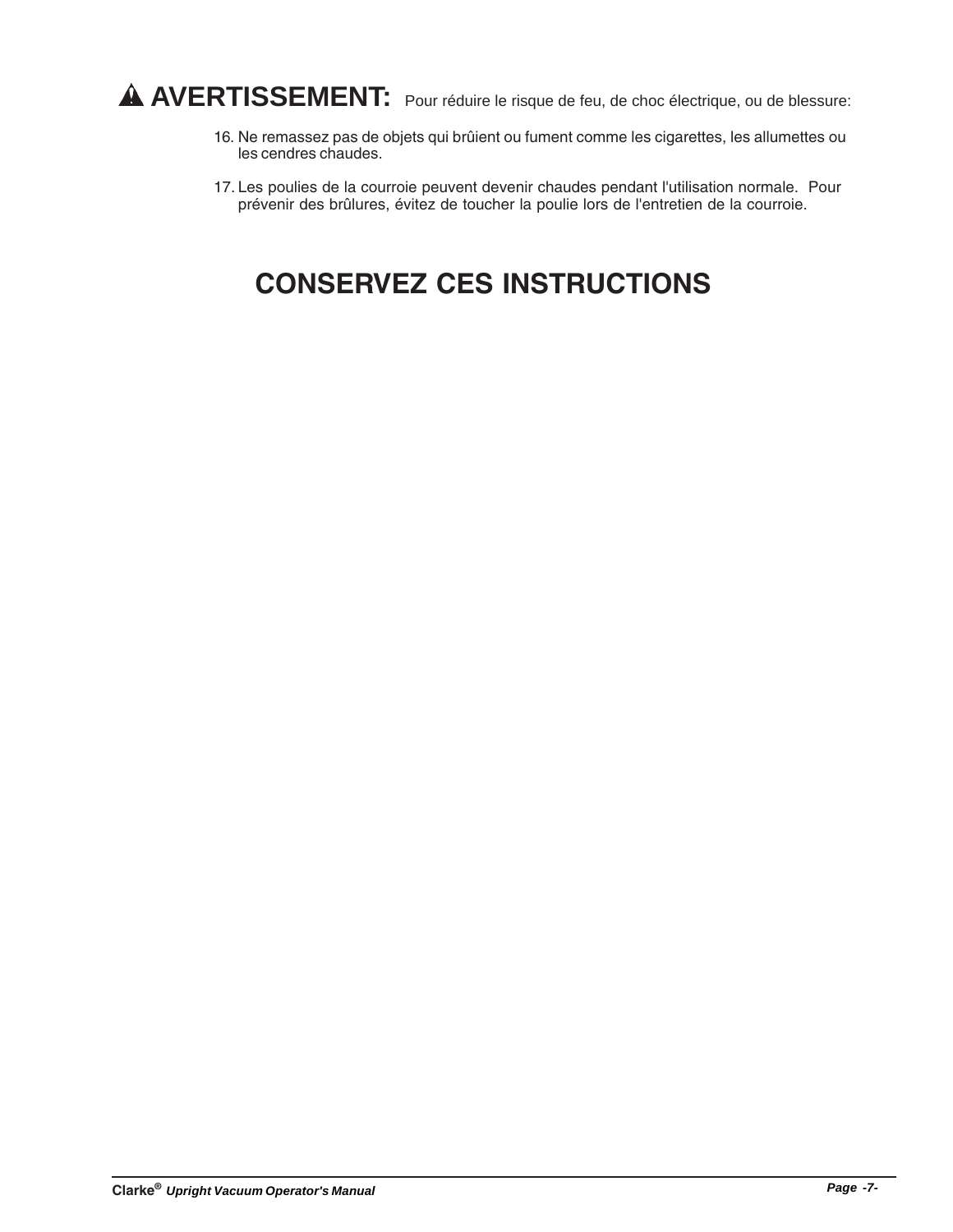#### **INSTRUCTIONS VISANT LA MISE A LA TERRE**

#### *PREPARATION:*

#### *Consignes pour brancher l'appareil a la source d'energie et pour la mise à la terre.*

Cet appareil doit être mise à la terre afin d'eviter le risque de choc électrique. Cet appareil est pourvu d'un cordon muni de trois conducteurs et d'une fiche munie de trois bornes. Brancher la fiche à une prise qui a trois tous et est mise à la terre. Le conducteur vert (ou vert et jaune) dans le cordon est le fil neutre. Ne jamais attacher ce conducteur à une borne autre que la borne à terre.

#### **DANGER: Un conducteur de terre mal raccordé peut entraîner un risque de choc**

**électrique. Consulter un electricien ou un technicien qualifié si vous n'êtes pas certain que la prise est correctement mise à la terre. Ne pas modifier la fiche fournie avec l'appareil. Si elle ne peut être insérée dans la prise, faire installer une prise adéquate par un électricien qualifié.**

Cet appareil est destiné à un circuit de 110 à 120 volts et 60 cycles. S'assurer que l'appareil est branché à une prise de courant ayant la même configuration que la fiche. Cet appareil est muni d'une fiche de mise à la terre semblable à celle illustrée par la Figure A.

**AVERTISSEMENT: Toujours employer cet appareil avec un système électrique AC à trois conducteurs, raccordé à la mise à la terre. Remplacer tout cordon usé, coupé ou endommagé. Remplacer toute fiche ou prise endommagée.**

**AVERTISSEMENT: Ne pas couper, briser, ou enlever la prise de terre. Ne pas chercher à brancher la fiche à trois bornes, à une prise que ne lul correspond pas. Si la prise ne correspond pas à la fiche, contacter votre agent de vente autorisé des appareils Clarke afin qu'une personne qualifiée effectue le branchement.**



**AVERTISSEMENT: Ne pas faire passer l'appareil sur le cordon électrique. Soulever toujours le cordon pour faire passer l'appareil en dessous.**

#### **LES RALLONGES:**

Utilise seulement une rallonge approuvée à trois fils conducteurs, munie d'une fiche à trois bornes et d'une prise à trois trous. Cet appareil est muni d'un cordon électrique dont les fils sont de calibre 16 AWG (AWG signifie American Wire Gauge).



**AVERTISSEMENT: Si vous utilisez une rallonge, celle-ci doit avoir un calibre de fil minimum de 16 AWG. Ne pas utiliser de rallonge qui dépasse 50 pieds (15 mètres) de long. Ne pas raccorder deux rallonges ensemble.**



Note: Au Canada, l'utilisation d'un adaptateur temporaire n'est pas autorisée par le Code canadien de l'électricité.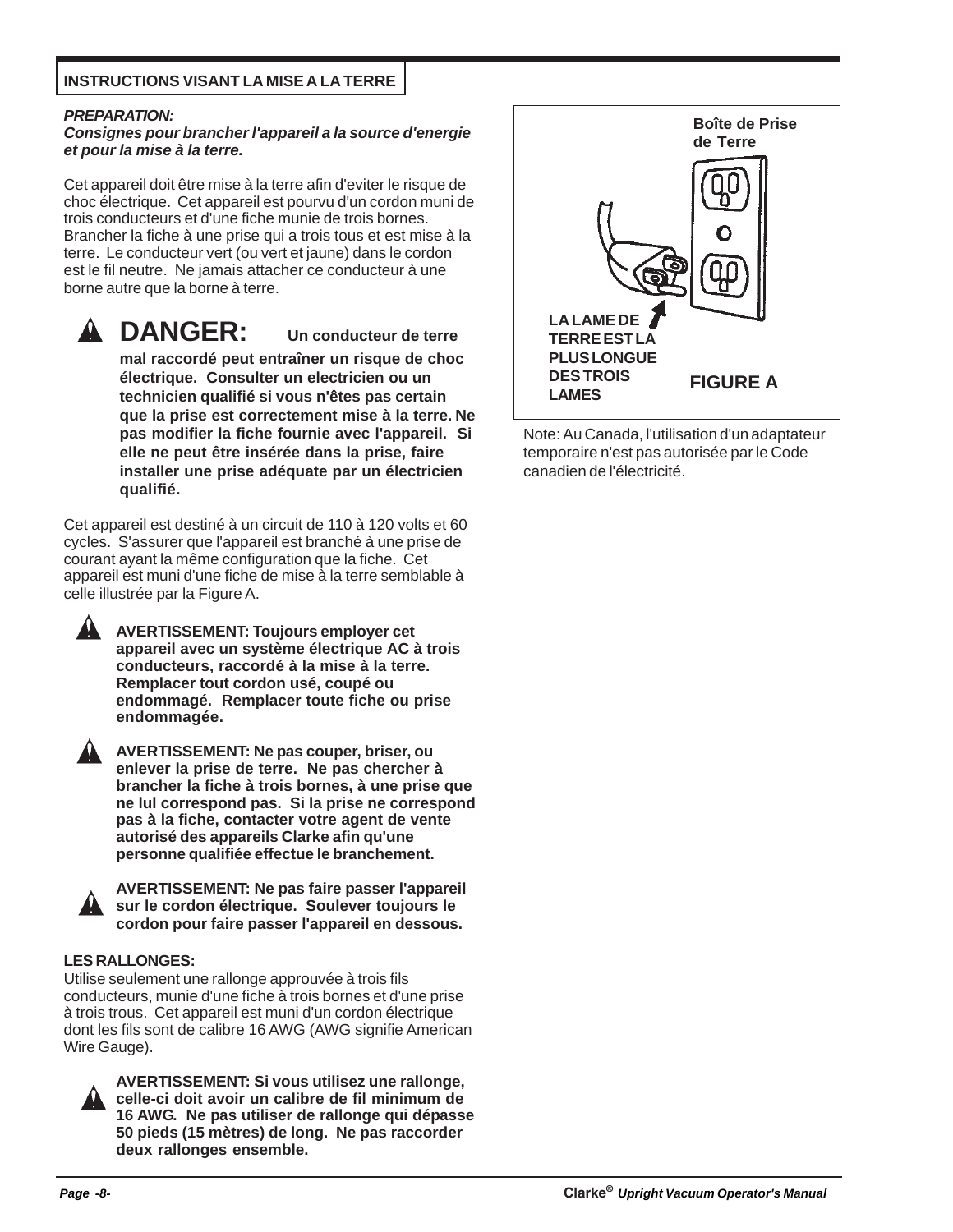#### **HOW TO PREPARE THE MACHINE FOR OPERATION**

#### **Assemble the Handle**

Attach upper (A) and lower (B) handle to handle socket (C) by aligning holes and securing with 2 part screws (D). See figure 1.

#### **Install the Bag Assembly**

Position the bag coupling into the left bag support (A) and turn the bag knob (B) counterclockwise to secure bag to base. Attach bag spring to bag hook (C) located on the rear of the top cord hook. See figure 2.

On the Collector Cup Model, the lower handle fits through the tube on the front of the collector cup frame.



With power cord plugged into the proper voltage outlet, lower handle to start the vacuum. Lower handle by depressing handle release pedal at the lower left rear of the vacuum. Depress pedal again and lower handle all the way to the floor to clean under low furniture.

To stop vacuum, raise handle to upright position.

For handle positions, see figure 3.



**Figure 1**



**Figure 2**



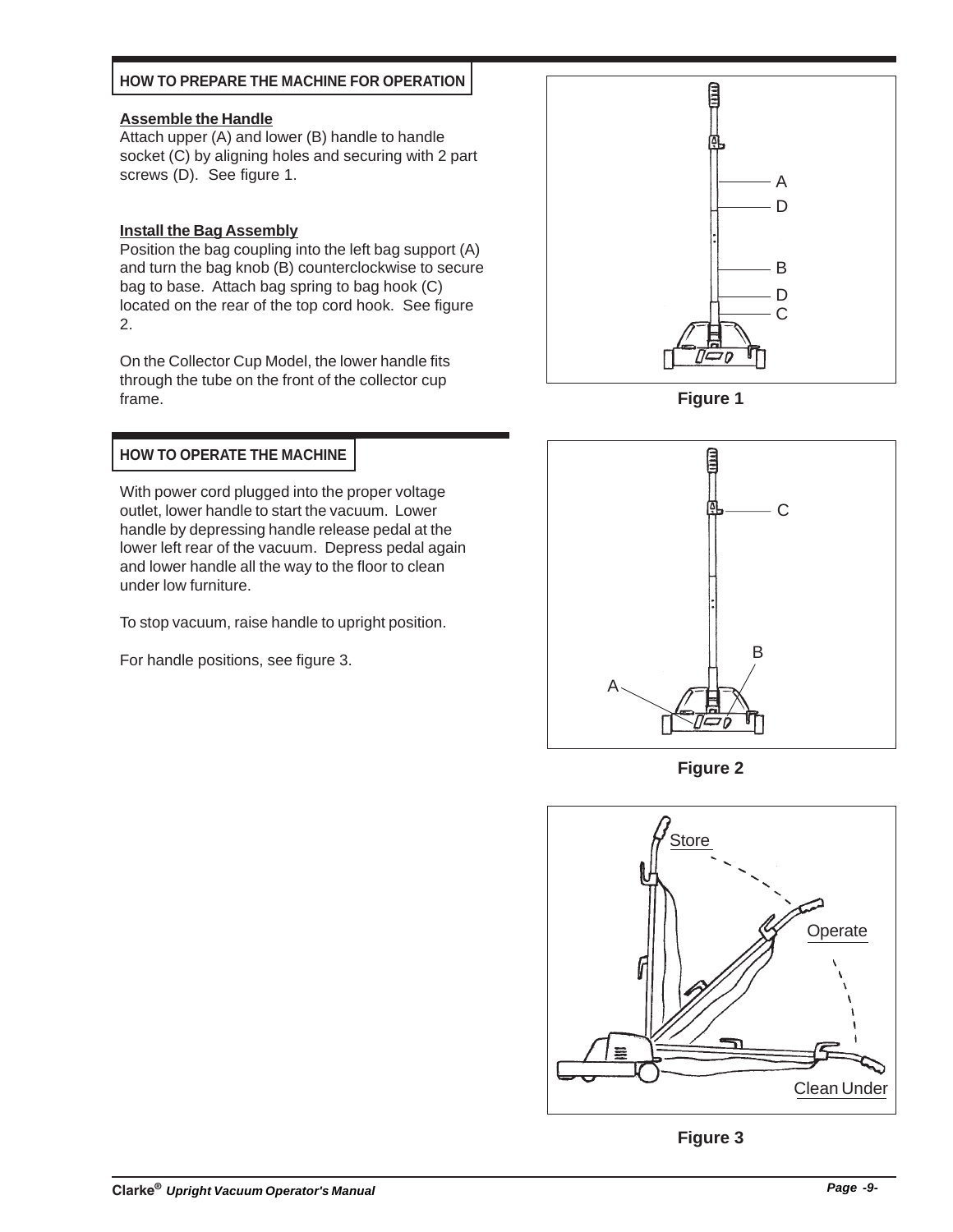#### **MAINTENANCE**

This section describes the procedures that must be done by the operator.



**WARNING: To prevent injury, always turn off the switch and remove the electrical plug from the electrical outlet before changing the brush, belt, or filter bag and before leaving the machine.**



**WARNING: To prevent electrical shock, always turn off the switch and remove the electrical plug from the electrical outlet before doing any repairs or maintenance to this machine.**



**WARNING: Maintenance and repairs must be done by authorized personnel only.**

#### **The Belt to Drive the Brush**

This machine uses a round rubber belt to drive the brush. Check the belt frequently. Replace the belt if the belt slips on the brush. Remove hair and threads from the brush roll and the motor shaft pulley before replacing the belt.

#### **How to Replace the Belt**

To replace the drive belt, follow this procedure:

- 1. Make sure the electrical plug is removed from the outlet.
- 2. Put the machine upside down.
- 3. To remove the bottom plate, turn the two cam latches on the sides of the plate.
- 4. Remove the worn belt from the pulley on the motor shaft. See figure 4.
- 5. To remove the brush, pull the brush out of the slots in the frame.
- 6. Clean the vacuum opening in the base of the machine.
- 7. Check the bristles of the brush for wear. If the bristles are worn, see the section "What to Do about the Wear of the Brush."
- 8. Put a new belt around the pulley on the brush. Align the brush roll pulley with the belt guide. See figure 5.



**Figure 4**



**Figure 5**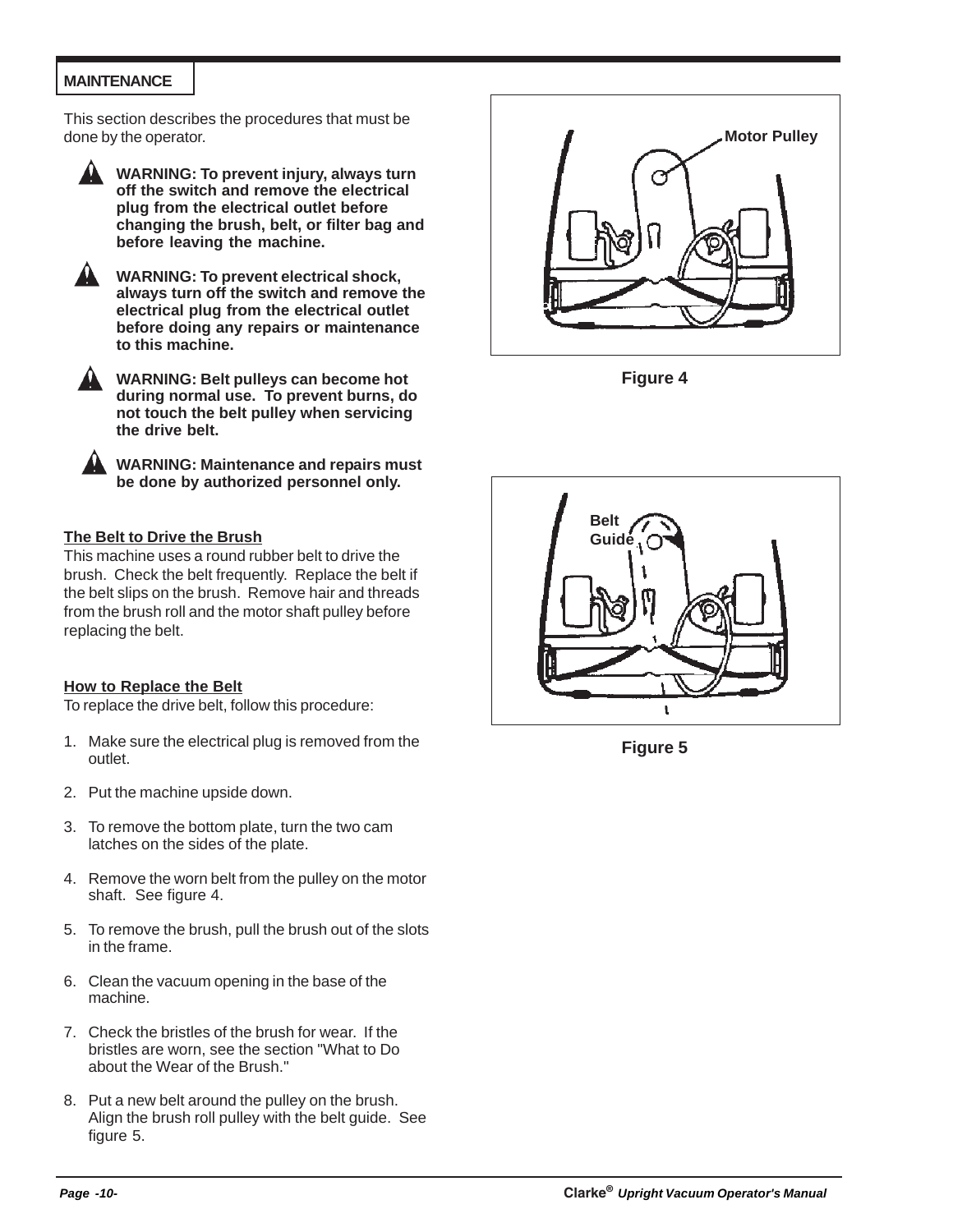#### **MAINTENANCE (CONT.)**

9. Place the rubber end cap covers over both end caps (flat side against end cap). Align holes and secure. Then, slant the brush roll forward so the end caps are in line with the slots in the cleaner base. Push the brush roll into the base until seated. See figure 6.

#### **NOTE: Endcaps are color coded.**

10. Place the lower side of the belt into the belt guide and around the left side of the motor pulley. See figure 7.

> **CAUTION: Improper installation of the brush roll or brush roll belt could cause carpet or cleaner damage.**

11. To install the chrome bottom plate, put the tab on the base in the slot in the plate. Press the center of the plate against the base of the machine. Turn the cam latches to fasten the plate to the base. See figure 8.



**Figure 6**



**Figure 7**



**Figure 8**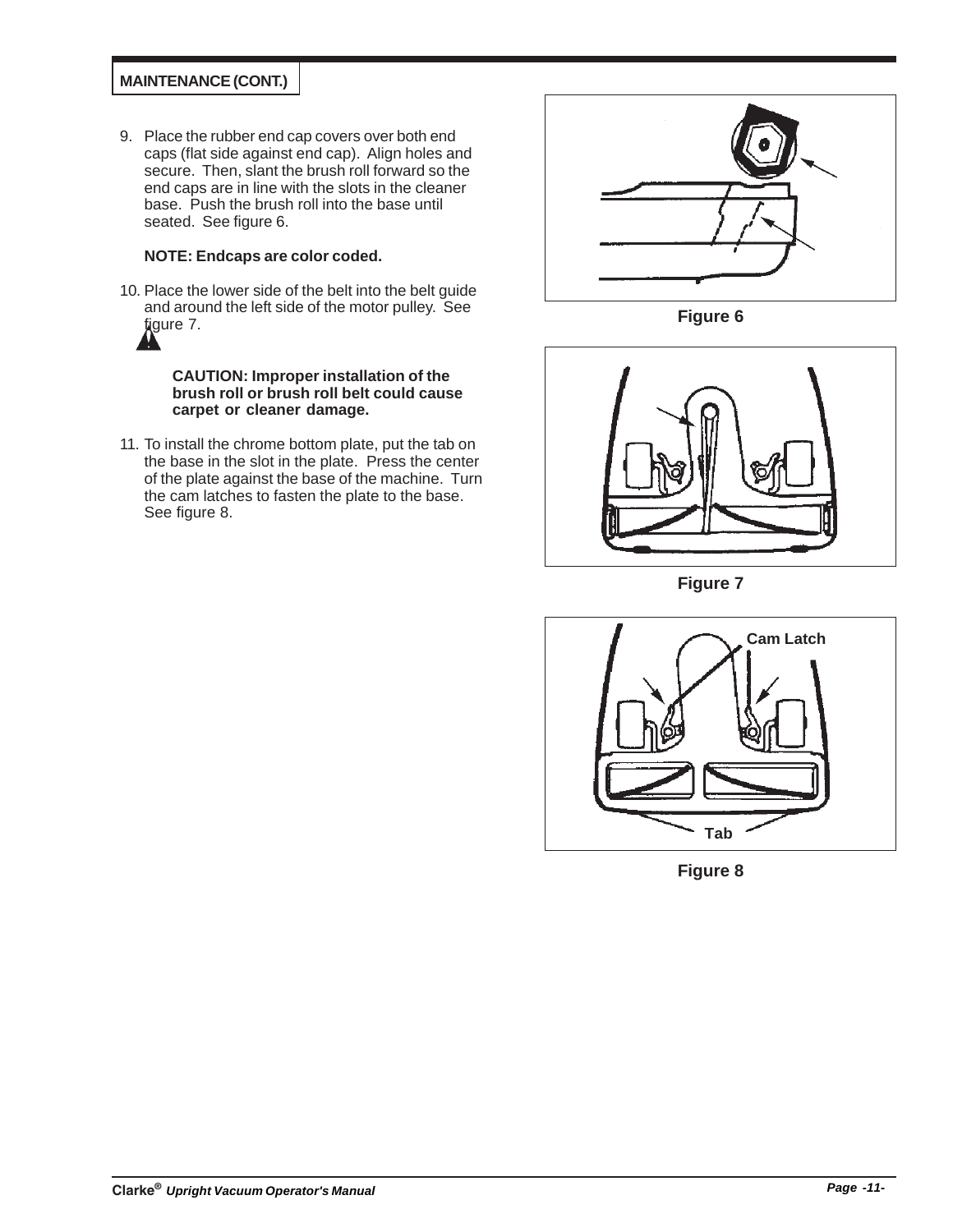#### **MAINTENANCE (CONT.)**

#### **Steel Core Brush**



**WARNING: Turn off the switch and disconnect unit from electrical supply before replacing brush strips.**

- 1. New brush strips inserts are supplied in sets. To replace, first disconnect the machine from the electrical outlet.
- 2. Remove the brush roll, see the section "How to Replace the Belt."
- 3. Take the rubber end cap cover from the end of the brush roll.
- 4. Remove end cap (figure 9, item A) and bearing retainer (figure 9, item B).
- 5. Push the exposed end of the shaft (figure 9, item C) through the opposite end of the brush roll.
- 6. Pull out the worn brush strips (figure 9, item D) with pliers and slide in new ones of the same length, inserting the rounded end first.
- 7. Fit the track on either side of the brush strip securely into the brush roll slot.
- 8. Replace the other brush strips from the opposite end of the brush roll.
- 9. Return shaft (figure 9, item C) and align the indentation of the bearing retainer (figure 10, item B) with the brush strip on both ends. Seat firmly.
- 10. Tighten endcaps (figure 9, item A).

**NOTE:** Endcap covers are color coded. Reinstall the brush assembly with the color coded endcap cover and the color coded main frame base.

- 11. Add the end cap cover.
- 12. When properly assembled, the brush roll should rotate freely between the two end caps.
- 13. Check the condition of the belt; change if necessary. Replace the roll belt bottom plate, see the section "How to Replace the Belt".

#### **Lubrication**

Do not oil the motor. The motor in this machine is permanently lubricated and sealed. Do not oil the motor at any time.

#### **Electrical Maintenance**



**WARNING: Electric repairs and maintenance must be done by authorized personnel only. Return the machine to a Clarke Authorized repair location.**



**Figure 9**



**Figure 10**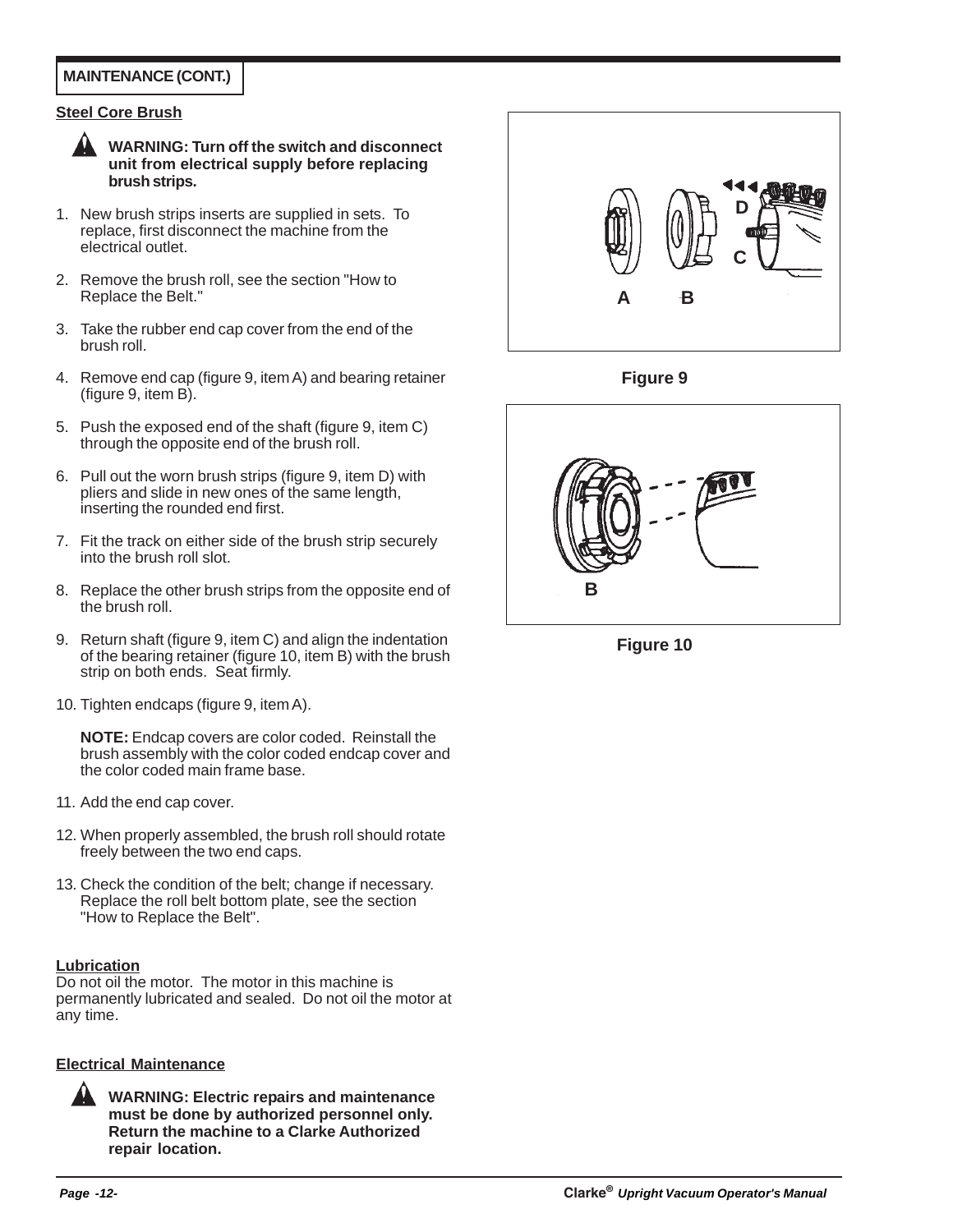**TROUBLE SHOOTING GUIDE**

| <b>PROBLEM</b>                              | <b>POSSIBLE CAUSE</b>                                                                                                | <b>SOLUTION</b>                                                                                                                                           |
|---------------------------------------------|----------------------------------------------------------------------------------------------------------------------|-----------------------------------------------------------------------------------------------------------------------------------------------------------|
| Motor does not run.                         | 1) Not firmly plugged in.<br>2) Bad On-Off switch.<br>3) Line open.<br>4) Motor open.<br>5) Fan locked by material.  | 1) Check attachment plug.<br>2) Replace switch.<br>3) Replace cord.<br>4) Check motor and wiring.<br>5) Remove obstruction.                               |
| Motor runs but cleaner<br>does not pick up. | 1) Belt broken.<br>2) Blocked air system.<br>3) Fan broken.<br>4) Worn brush roll.<br>5) Motor slow.<br>6) Bag full. | 1) Replace belt.<br>2) Clean obstruction.<br>3) Replace fan.<br>4) Replace brush roll.<br>5) Check carbon brushes.<br>6) Empty bag (or change paper bag). |
| Motor runs erratically.                     | 1) Worn carbon brushes.<br>2) Defective armature.<br>3) Bad electrical connection.<br>4) Defective On-Off switch.    | 1) Replace brushes.<br>2) Check spark, replace armature.<br>3) Check wiring.<br>4) Replace switch.                                                        |
| Brush roll vibrates.                        | 1) Ball bearing worn out.<br>2) Ball bearing holder damaged.                                                         | 1) Replace brush roll.<br>2) Replace ball bearing holder.                                                                                                 |



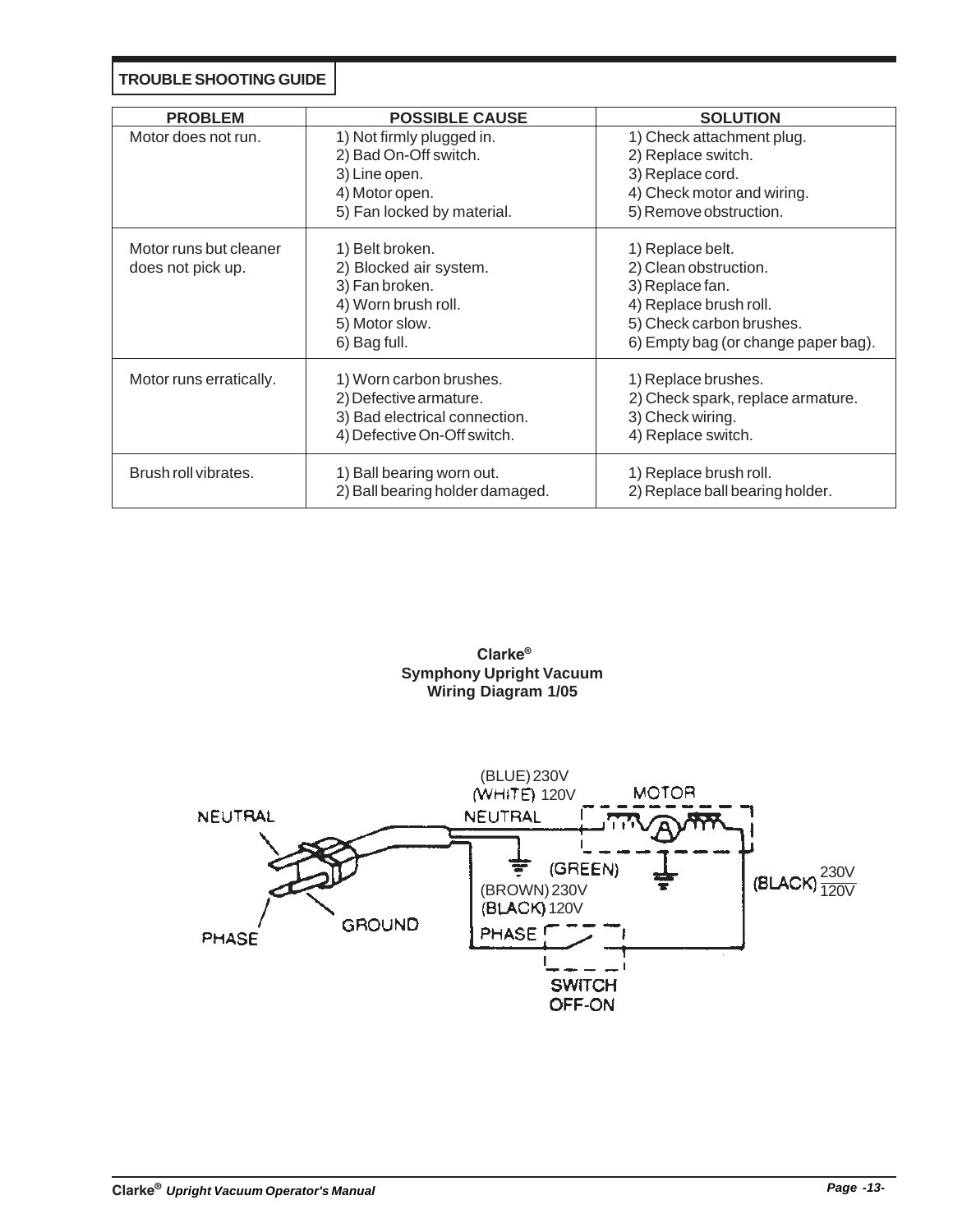#### **Clarke® Upright Vacuum Collector Cup Assembly Drawing 9/02**

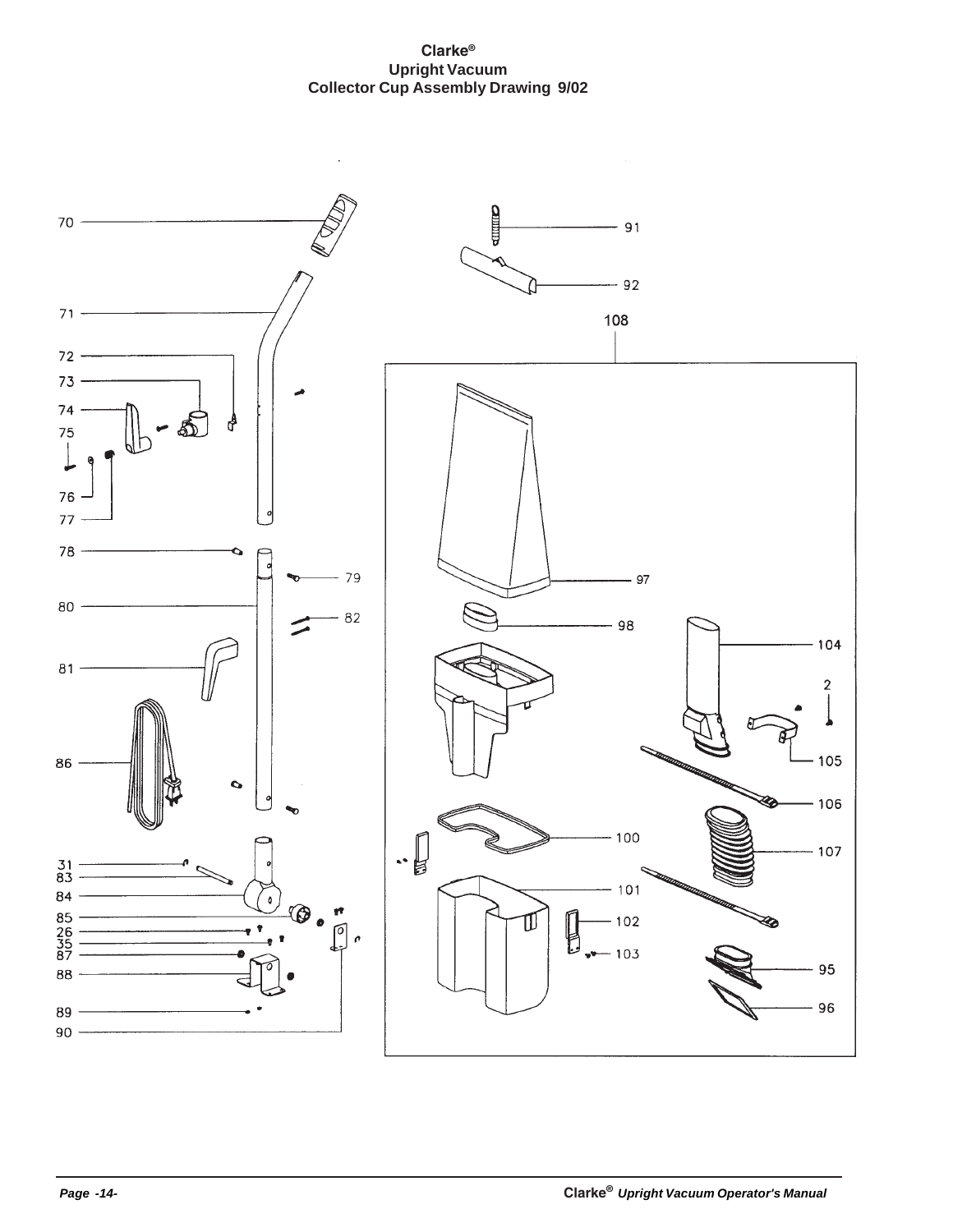#### **Clarke® Upright Vacuum Collector Cup Assembly Parts List 2/04**

| Ref. | Part No. | <b>Description</b>                       | Qty            |
|------|----------|------------------------------------------|----------------|
| 2    | 80065A   | <b>Screw (M4 *10)</b>                    | 1              |
| 26   | 56489A   | Screw (M4 *15)                           | 23             |
| 31   | 51211A   | $E\text{-clip}$ (E6)                     | 5              |
| 35   | 56485A   | Screw (M4 * 8)                           | 3              |
| 70   | 30138B   | Handle Grip                              | 1              |
| 71   | 51240A   | Handle Assembly, Upper                   | 1              |
| 72   | 30143A   | <b>Bag Hook</b>                          | 1              |
| 73   | 30144A   | <b>Bag Retainer</b>                      | 1              |
| 74   | 30142A   | Cord Retainer, Upper                     | $\mathbf{1}$   |
| 75   |          | Screw (M4 *25)                           | 3              |
| 76   | 80127A   | Washer, Upper Cord Retainer              | $\mathbf{1}$   |
| 77   | 51258A   | Spring, Upper Cord Retainer              | $\overline{2}$ |
| 78   | 80129A   | Nut, Handle                              | $\overline{c}$ |
| 79   | 80128A   | Screw, Handle                            | $\overline{2}$ |
| 80   | 51237B   | Handle Assembly, Lower                   | $\overline{1}$ |
| 81   | 30139A   | Cord Retainer, Lower                     | 1              |
| 82   |          | Screw (M4 *37)                           | 2              |
| 83   | 51243A   | Handle Socket Seat Axle                  | 1              |
| 84   | 51241A   | Handle Socket Tube                       | 1              |
| 85   | 51244A   | Handle Socket Cam                        | 1              |
| 86   | 51357A   | Power Cord 120V                          | $\mathbf{1}$   |
|      | 40694A   | Power Cord 230V                          | 1              |
| 87   | 51242A   | Bushing, Handle Socket                   | 3              |
| 88   | 30156A   | Seat. Handle Socket                      | $\mathbf{1}$   |
| 89   | 51358A   | Nut, Handle Tube                         | $\overline{2}$ |
| 90   | 30154A   | Clamp, Handle Socket Cam                 | 1              |
| 91   | 53368A   | Bag to Handle Ring                       | 1              |
| 92   | 51262A   | Clip, Bag (Chrome)                       | 1              |
| 95   | 30148A   | Bag Coupling                             | 1              |
| 96   | 30149A   | <b>Bag Coupling Gasket</b>               | 1              |
| 97   |          | Bag Frame (incl. w/bag asm.)             | 1              |
|      |          | Bag Clamp Plate (incl. w/bag asm.) lower | 1              |
|      |          | Bag Clamp Plate (incl. w/bag asm.) upper | 1              |
| 98   | 30145A   | Seal, Upper Hose                         | 1              |
| 100  | 51360A   | Gasket, Cup Frame                        | $\mathbf{1}$   |
| 101  | 51265A   | Dust Cup                                 | 1              |
| 102  | 51264B   | Side Clip, Cup                           | $\overline{2}$ |
| 103  | 80065A   | Screw (M4 *9)                            | 4              |
| 104  | 30147A   | <b>Exhaust Hose</b>                      | 1              |
| 105  | 51269A   | Clamp                                    | 1              |
| 106  | 619221   | Cable Tie                                | 2              |
| 107  | 30150A   | Hose, Inlet Curved                       | 1              |
| 108  | 52362B   | <b>Collector Cup Assembly</b>            | 1              |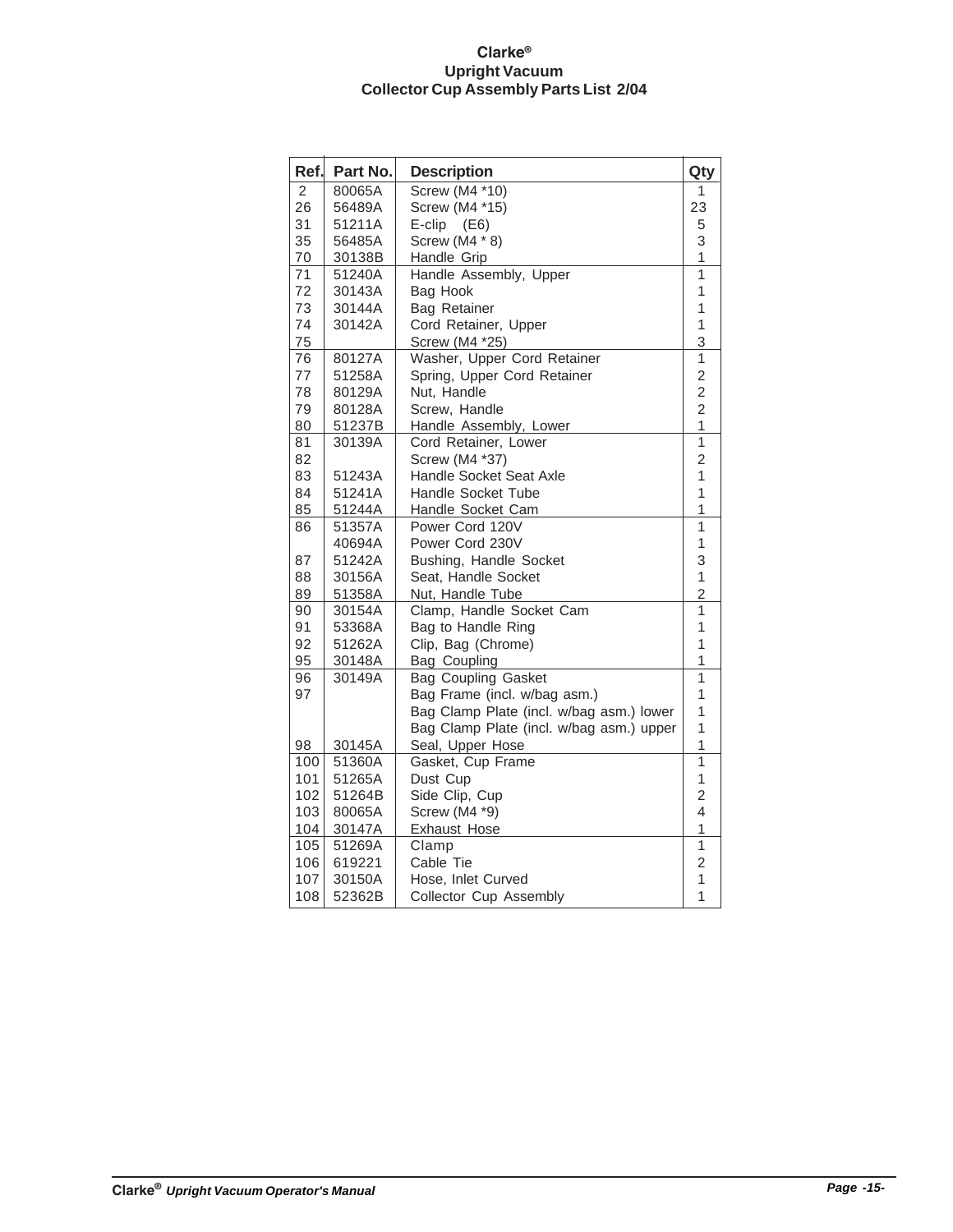#### **Upright Vacuum Base Assembly Drawing 2/04 Clarke®**

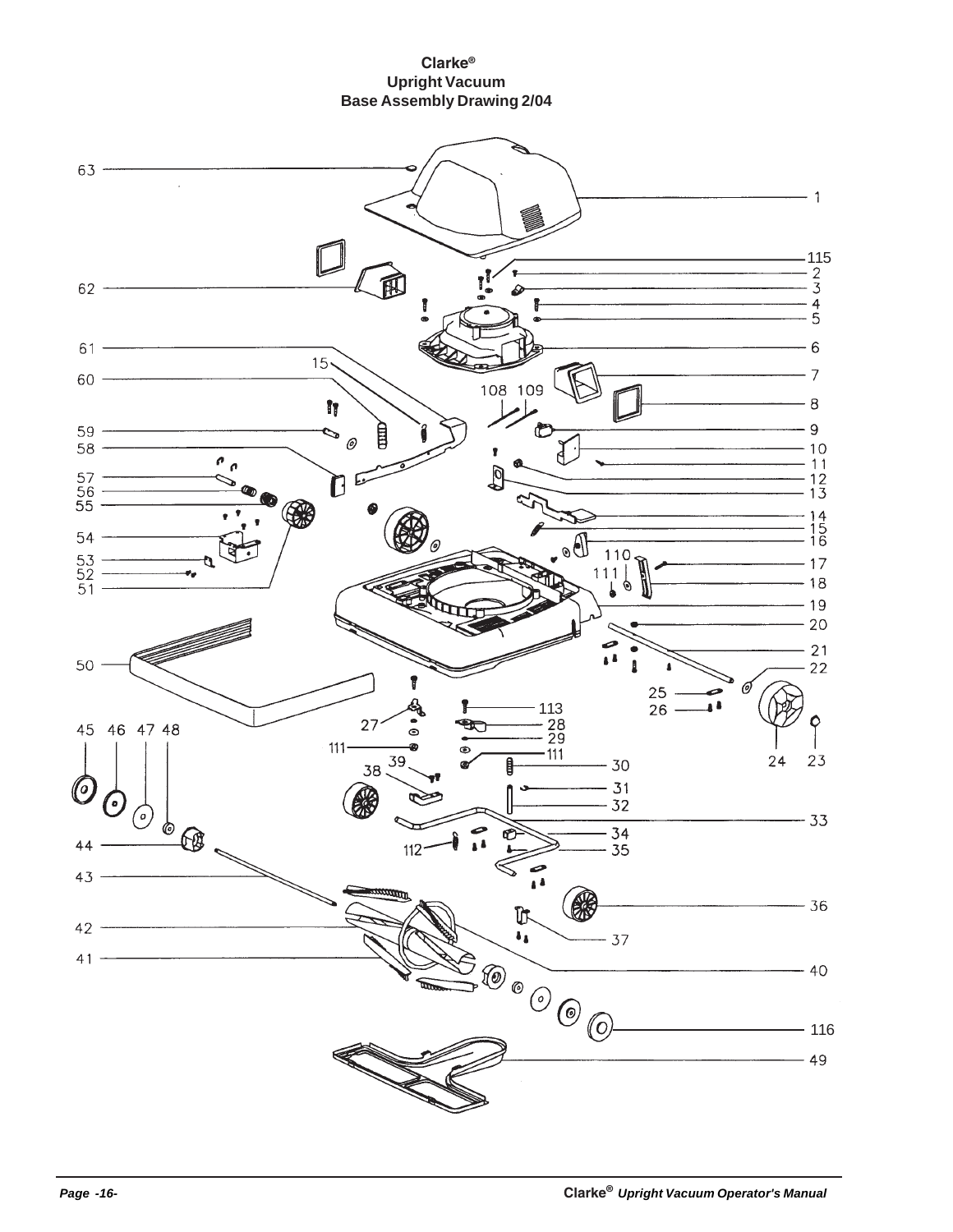#### **Clarke® Upright Vacuum Base Assembly Parts List 2/04**

| Ref.            |        | <b>Part No. Description</b>  | Qty.           | Ref.   | Part No. | <b>Description</b>               | Qty.           |
|-----------------|--------|------------------------------|----------------|--------|----------|----------------------------------|----------------|
| $\mathbf{1}$    | 51229B | Hood and Graphics            | 1              | 38     | 51261A   | Clamp, Front Axle                | 1              |
| $\overline{2}$  | 80065A | Screw (M4 *10)               | 2              | 39     |          | Screw (M3*10)                    | $\sqrt{2}$     |
| 3               | 51949A | Cable Clip                   | 1              | 40     | 52807A   | <b>Drive Belt</b>                | $\mathbf{1}$   |
| $\overline{4}$  | 80066A | Screw (M4* 18.5)             | 5              | 41     | 51253A   | 12" Bristle Strip Set (4 strips) | 1              |
| 5               |        | Washer (4.2 *12*1)           | 4              |        | 51255A   | 16" Bristle Strip Set (4 strips) | 1              |
| 6               | 40624A | Motor Assembly S12, 120V     | $\mathbf{1}$   | 42     | 51247A   | 12" Brush Roll                   | $\mathbf{1}$   |
|                 | 51348A | Motor Assembly S16, 120V     | 1              |        | 51254B   | 16" Brush Roll                   | 1              |
|                 | 40642A | Motor Assembly S12, 230V     | $\mathbf{1}$   | 43     | 51251A   | Shaft - 12"                      | 1              |
|                 | 40643A | Motor Assembly S16, 230V     | $\mathbf{1}$   |        | 51252A   | Shaft - 16"                      | 1              |
|                 |        |                              |                | 44     | 51353A   | <b>Bearing Support</b>           | $\overline{2}$ |
| $\overline{7}$  | 51230A | Motor Exhaust (LH)           | $\mathbf{1}$   | 45     |          | Cover, Cap, Orange               | $\overline{2}$ |
| 8               | 30161A | <b>Exhaust Foam</b>          | $\overline{c}$ | 46     | 30141A   | End Cap                          | $\overline{2}$ |
| 9               | 40178A | Power Switch                 | 1              | 47     | 51354A   | Washer, Felt                     | $\overline{2}$ |
| 10              | 51245A | <b>Switch Clip</b>           | $\mathbf{1}$   | 48     | 51250A   | <b>Bearing</b>                   | $\overline{2}$ |
| 11              |        | Screw (M3 *12)               | $\overline{2}$ | 49     | 51227A   | 12" Bottom Plate Assembly        | $\mathbf{1}$   |
| 12              | 30157A | <b>Strain Relief Bushing</b> | $\mathbf{1}$   |        | 51228A   | 16" Bottom Plate Assembly        | 1              |
| 13              | 30135A | <b>Bushing Bracket</b>       | $\mathbf{1}$   | 50     | 30136A   | 12" Furniture Guard              | $\mathbf{1}$   |
| 14              | 51256B | <b>Foot Pedal</b>            | 1              |        | 30137A   | 16" Furniture Guard              | $\mathbf{1}$   |
| 15              | 51259A | Spring, Pedal Return         | $\overline{2}$ | 51     | 30158A   | Height Adjustment Cam            | 1              |
| 16              | 30152A | Knob, Bag                    | $\mathbf{1}$   | 52     | 80051A   | Screw (M3*6)                     | $\overline{c}$ |
| 17              | 57951A | Screw (M4 *20)               | 4              | 53     | 51235A   | Clip, Height Adjustment Cam      | $\mathbf{1}$   |
| 18              | 30151A | <b>Bag Support</b>           | $\mathbf{1}$   | 54     | 30159A   | Seat, Height Adjustment Cam      | 1              |
| 19              | 30098B | 12" Base Assembly            | $\mathbf{1}$   | 55     | 51238A   | Gear, Height Adjustment          | 1              |
|                 | 30099B | 16" Base Assembly            | 1              | 56     | 51260A   | Spring, Height Adjustment        | 1              |
| 20              |        | Screw (M4 x 12)              | 3              | 57     | 51239A   | Axle, Height Adjustment          | 1              |
| 21              | 51270A | Rear Axle                    | 1              | 58     | 51234A   | Crank Gear, Height Adjustment    | 1              |
| 22              |        | Washer (8.5*16*1)            | 3              | 59     | 51236A   | Crank Axle, Height Adjustment    | $\mathbf{1}$   |
| 23              | 902648 | <b>Bearing</b>               | $\overline{2}$ | 60     | 51355A   | Spring, Pedal Support            | $\mathbf{1}$   |
| 24              | 30155A | Rear Wheel                   | $\overline{c}$ | 61     | 30160B   | Crank, Height Adjustment         | 1              |
| 25              | 51271A | Clamp, Wheel Axle            | 4              | 62     | 51232A   | Motor Exhaust (RH)               | $\mathbf{1}$   |
| 26              | 56489A | Screw (M4 *15)               | 23             | 63     | 51356A   | Height Indicator                 | 1              |
| 27              | 51233A | Cam (RH)                     | $\mathbf{1}$   | 108    |          | Switch Wire -16#                 | $\mathbf{1}$   |
| 28              | 51231A | Cam (LH)                     | 1              | 109    |          | Switch Wire -18#                 | $\mathbf{1}$   |
| 29              |        | Washer (4.1*8*1)             | $\overline{2}$ | 110    |          | Washer (4.2*14*1)                | $\overline{4}$ |
| 30              | 51257B | Spring, Front Axle           | $\mathbf{1}$   | 111    | 80237A   | Nut, Cap (M4)                    | 5              |
| 31              | 51211A | $E$ -Clip $(E6)$             | 9              | 112    | 80238A   | Spring                           | 1              |
| $\overline{32}$ | 53369A | Rod, Front Axle Support      | $\mathbf{1}$   | 113    | 964048   | Screw, M4 x .7 x 18 PnSt         | $\overline{2}$ |
| 33              | 51272B | <b>Front Axle</b>            | 1              | 115    |          | Screw, M4 x 12                   |                |
| 34              | 51351A | <b>Front Axle Seat</b>       | 1              | 116    | 30240A   | Brush Cap, Black                 | $\mathbf{1}$   |
| 35              | 56485A | Screw (M4*8)                 | 3              | $NI^*$ | 51365A   | Carbon Brush                     | $\overline{2}$ |
| 36              | 30153B | <b>Front Wheel</b>           | 2              | $N^*$  | 51366A   | Impeller                         | 1              |
| 37              | 51352B | Plate, Front Axle Support    | $\mathbf{1}$   | $N^*$  | 51367A   | Motor Pulley                     | 1              |

**\*NI = Not illustrated**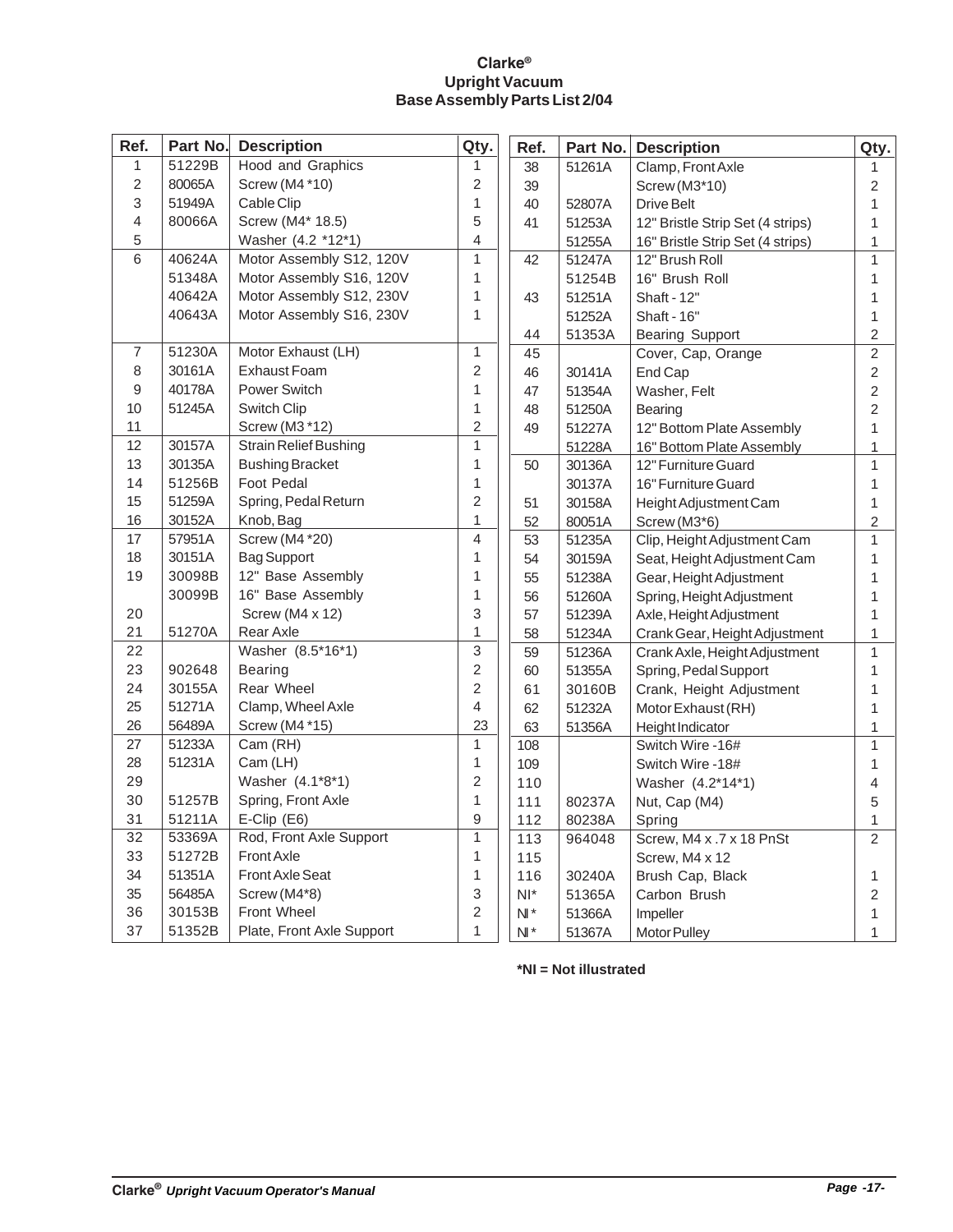**Clarke® Upright Vacuum Handle and Filter Bag Assembly Drawing 9/02**

![](_page_17_Figure_1.jpeg)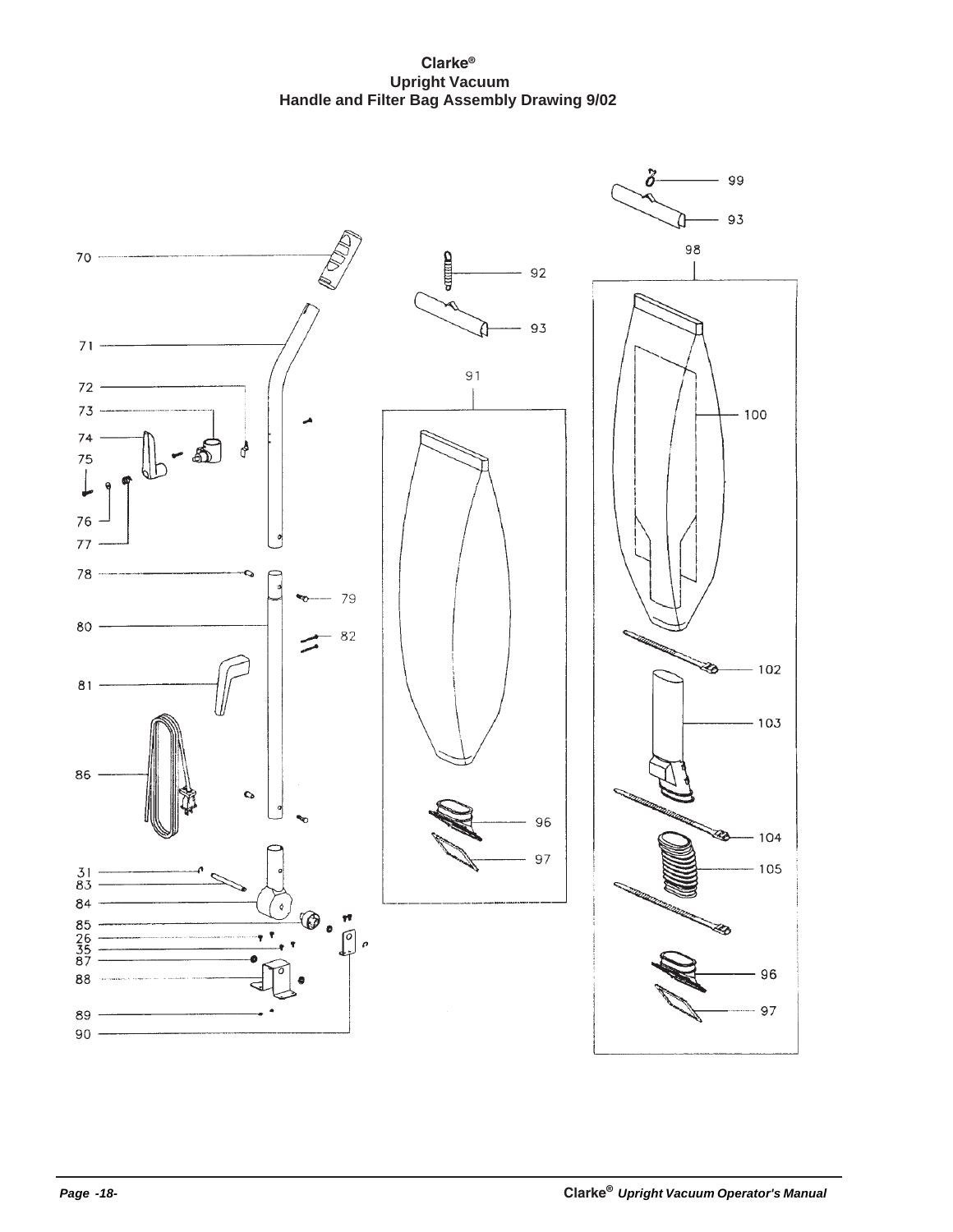#### **Clarke® Upright Vacuum Handle and Filter Bag Assembly Parts List 6/03**

| Ref. | Part No. | <b>Description</b>                | Qty.           |
|------|----------|-----------------------------------|----------------|
| 26   | 56489A   | <b>Screw (M4*15)</b>              | 23             |
| 31   | 51211A   | $E\text{-Clip}$ (E6)              | 5              |
| 35   | 56485A   | Screw (M4*8)                      |                |
| 70   | 30138B   | Handle Grip                       | 1              |
| 71   | 51240A   | Handle Assembly - Upper Chrome    | 1              |
| 72   | 30143A   | Bag Hook                          | 1              |
| 73   | 30144A   | Bag Retainer                      | 1              |
| 74   | 30142A   | Cord Retainer- Upper              | 1              |
| 75   |          | <b>Screw (M4*25)</b>              | 3              |
| 76   | 80127A   | Washer, Upper Cord Retainer       | 1              |
| 77   | 51258A   | Spring, Upper Cord Retainer       | 1              |
| 78   | 80129A   | Nut, Handle                       | $\overline{c}$ |
| 79   | 80128A   | Screw, Handle                     | $\overline{2}$ |
| 80   | 51237B   | Handle Assembly - Lower Chrome    | $\overline{1}$ |
| 81   | 30139A   | Cord Retainer - Lower             | $\overline{1}$ |
| 82   |          | <b>Screw (M4*45)</b>              | $\overline{2}$ |
| 83   | 51243A   | Axle, Handle Socket Seat - Plated | 1              |
| 84   | 51241A   | Tube, Handle Socket - Plated      | 1              |
| 85   | 51244A   | Cam, Handle Socket                | 1              |
| 86   | 51357A   | Power Cord, 120V                  | 1              |
|      | 40644A   | Power Cord, 230V                  | 1              |
| 87   | 51242A   | Bushing, Handle Socket            | 3              |
| 88   | 30156A   | Seat, Handle Socket               | $\mathbf{1}$   |
| 89   | 51358A   | Nut, Handle Tube (M4)             | 2              |
| 90   | 30154A   | Clamp, Handle Socket Cam          | 1              |
| 91   | 52363B   | Cloth Filter Bag Assembly         | 1              |
| 92   | 51263A   | Spring, Bag                       | 1              |
| 93   | 51262A   | Clip, Bag (Chrome)                | 1              |
| 96   | 30148A   | <b>Bag Coupling</b>               | 1              |
| 97   | 30149A   | Gasket, Bag Coupling              | 1              |
| 98   | 10246B   | Bag, Paper Filter Assembly        | 1              |
| 99   | 53368A   | Ring, Bag to Handle               | 1              |
| 100  | 660638   | Bag, Paper Filter 3 pk            | 1              |
| 102  | 837304   | O Ring                            | $\overline{1}$ |
| 103  | 30147A   | Exhaust Hose                      | 1              |
| 104  | 619221   | Cable Tie                         | 2              |
| 105  | 30150A   | Hose, Inlet                       | $\overline{1}$ |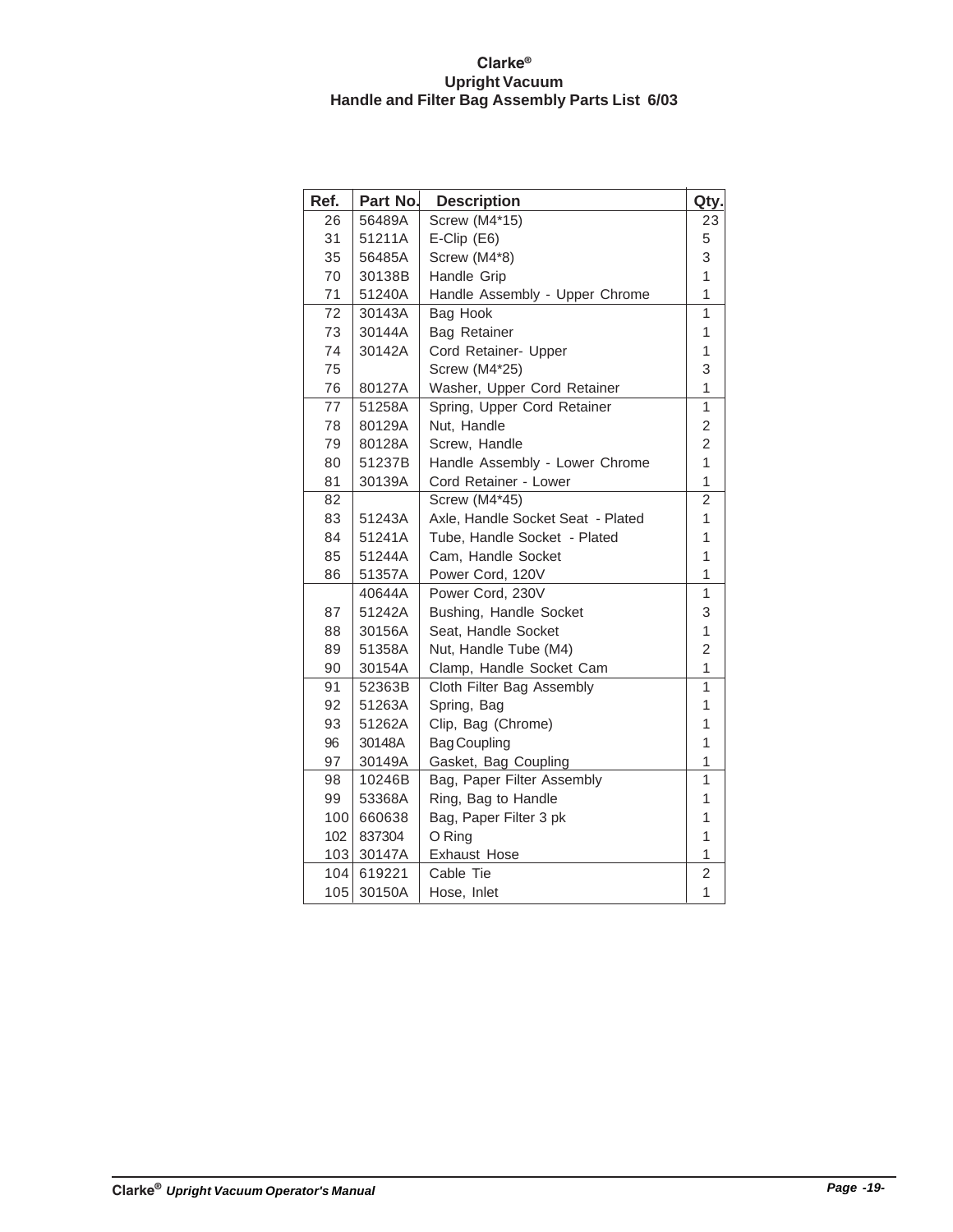|  | —                        |
|--|--------------------------|
|  | -                        |
|  | $\overline{\phantom{a}}$ |
|  | —                        |
|  | $\overline{\phantom{a}}$ |
|  | —                        |
|  | $\overline{\phantom{a}}$ |
|  | —                        |
|  |                          |
|  | —                        |
|  |                          |
|  | —                        |
|  | -                        |

**NOTES**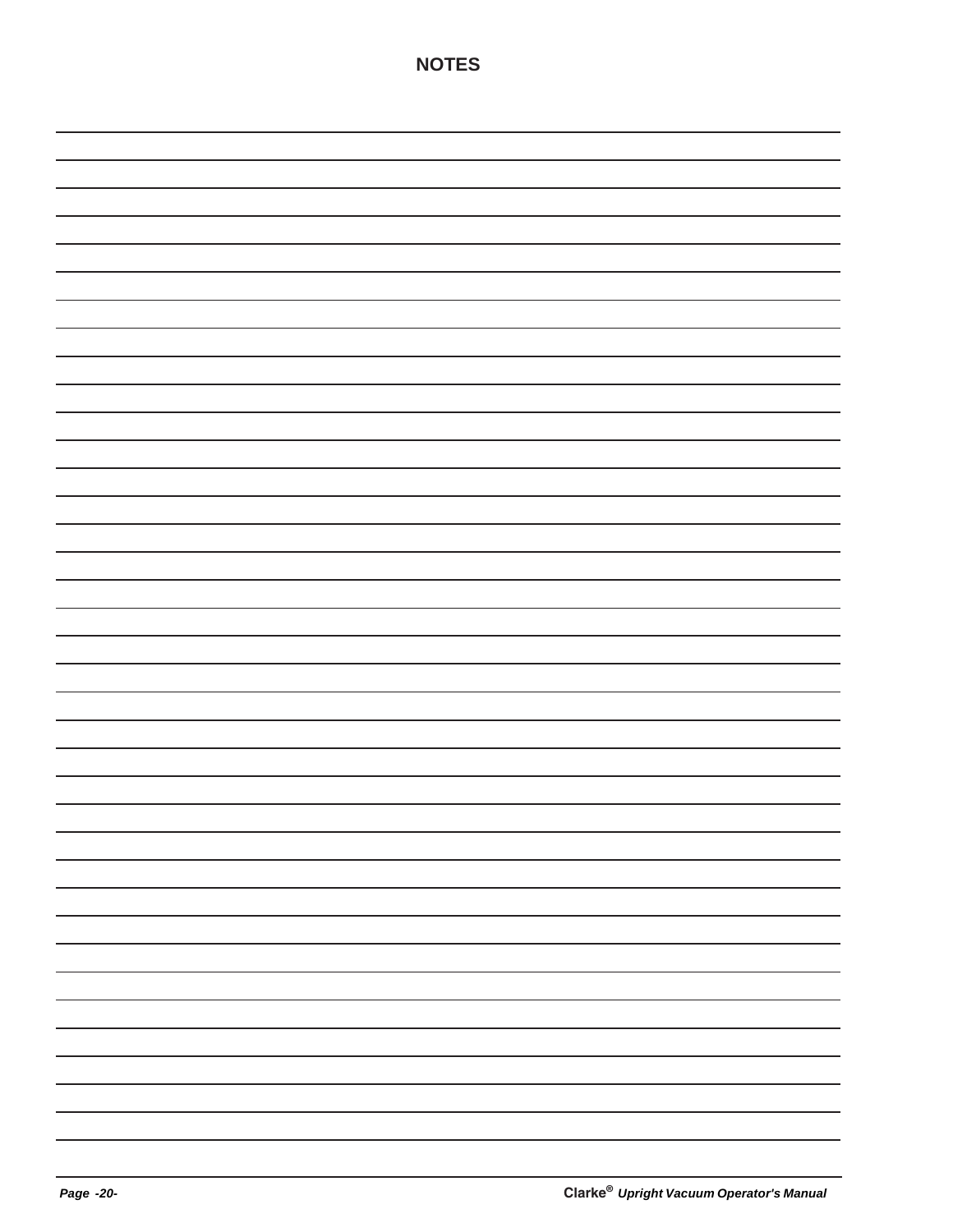#### **CLARKE PRODUCT SUPPORT BRANCHES**

#### **CORPO PRODUCTION FACILITIES**

**Clarke®** , Springdale, Arkansas 2100 Highway 265 Springdale, Arkansas 72764 (479) 750-1000 **Customer Service - 1-800-253-0367 Technical Service - 1-800-356-7274**

**American Lincoln®**, Bowling Green, Ohio 43402 1100 Haskins Road

#### **SERVICE FACILITIES**

**Clarke®**, Elk Grove, Illinois 60007 2280 Elmhurst Road (847) 956-7900

**Clarke®**, Denver, Colorado 80204 1955 West 13th Ave. (303) 623-4367

**Clarke®**, Houston, Texas 77040 7215 North Gessner Road 713-937-7717

#### **SERVICE AND SALES FACILITY**

**American Lincoln® / Clarke**, Madison Heights, Michigan 48071-0158 29815 John R. (810) 544-6300

**American Lincoln® / Clarke**, Marietta, Georgia 30066 1455 Canton Road (770) 973-5225

#### **SALES AND DISTRIBUTION CENTER**

**Clarke®**, Secaucus, NJ 07094 74 Henry Street (201) 864-5503

> **Clarke® Clarke American Sanders A.L. Cook Customer Service Headquarters and Factory** 2100 Highway 265 Springdale, Arkansas 72764 (479) 750-1000

> > **Technical Service** 1-800-356-7274

#### **U. S. A. Locations European Locations**

#### **PRODUCTION FACILITIES**

- ALTO Danmark A/S, Aalborg Blytaekkervej 2 DK-9000 Aalborg +45 72 18 21 00
- ALTO Danmark A/S, Hadsund Industrikvarteret DK-9560 Hadsund +45 72 18 21 00

#### **SALES SUBSIDIARIES**

**Clarke®** Canada Ltd., Rexdale Ontario 24 Constellation Ct. (416) 675-5830

- ALTO Overseas Inc., Sydney (Australia) 1B/8 Resolution Drive Caringbah NSW 2229 +61 2 9524 6122
- ALTO Cleaning Systems Asia Pte Ltd., Singapore No. 17 Link Road Singapore 619034 +65 268 1006
- ALTO Deutschland GmbH, Bellenberg (Germany) Guido-Oberdorfer-Straße 2-8 89287 Bellenberg +49 0180 5 37 37 37

ALTO Cleaning Systems (UK) Ltd., Penrith Gilwilly Industrial Estate Penrith Cumbria CA11 9BN +44 1768 868 995

- ALTO France S.A. Strasbourg B.P. 44, 4 Place d'Ostwald F-67036 Strasbourg Cedex 2 +33 3 8828 8400
- ALTO Nederland B.V. Postbus 65 3370 AB Hardinxveld-Giessendam The Netherlands +31 184 677 200
- ALTO Sverige AB, Molndal (Sweden) Aminogatan 18 Box 4029 S-431 04 Molndal +46 31 706 73 00

ALTO Norge A/S, Oslo (Norway) Bjornerudveien 24 N-1266 +47 2275 1770